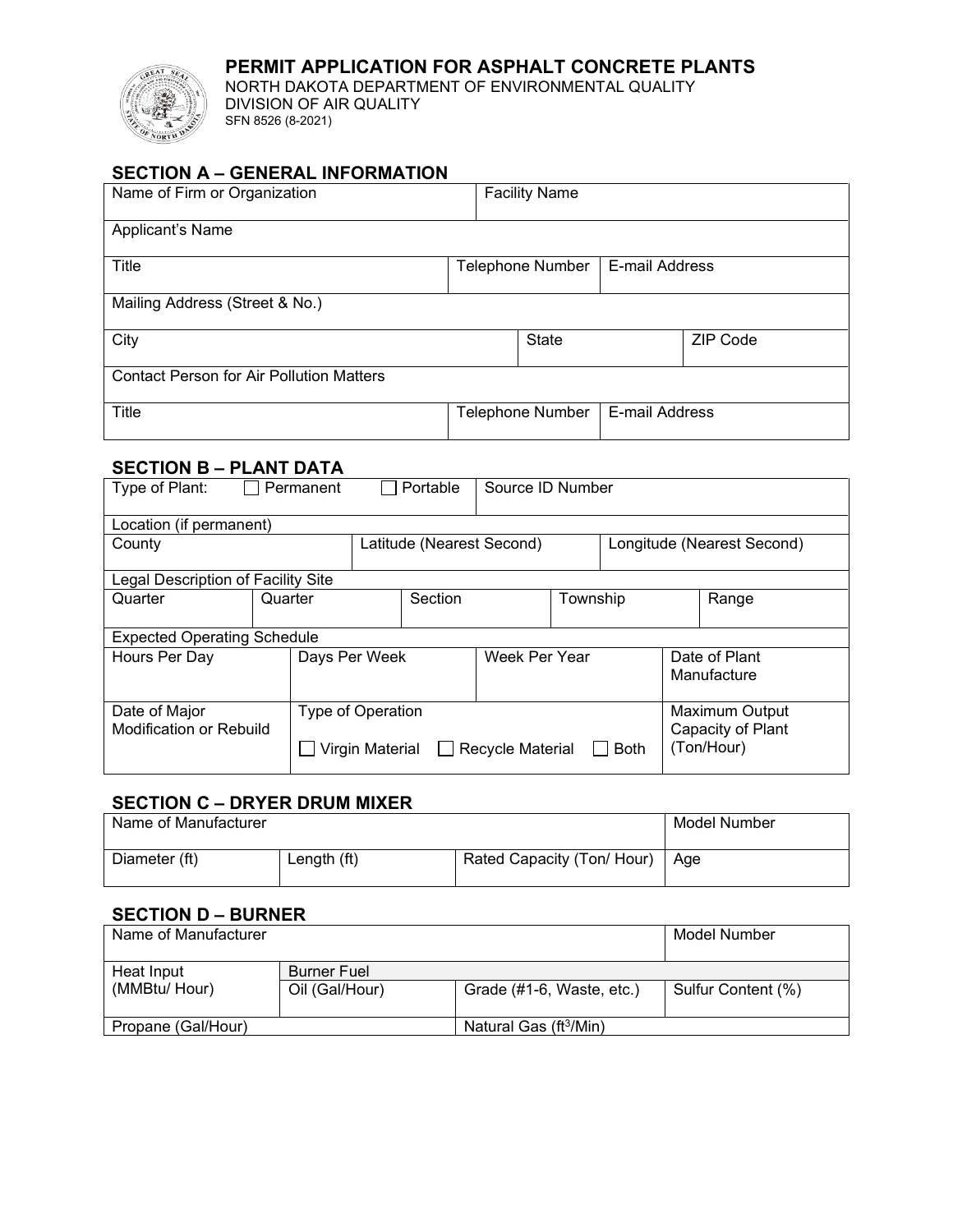#### **SECTION E – AIR POLLUTION CONTROL EQUIPMENT**

| Venturi Scrubber<br>Wet Scrubber/Washer<br>Type:    | Baghouse                 |
|-----------------------------------------------------|--------------------------|
| Name of Manufacturer                                | Model Number             |
| Design Efficiency (%)                               | Operating Efficiency (%) |
| Describe Disposal Method for Scrubber Bond Residue: |                          |
|                                                     |                          |

## **SECTION F – EXHAUST FAN/STACK**

| Fan Speed (RPM)                     | Rating (HP)                   | <b>Gas Flow</b> |             | Outlet Velocity (fps)     |
|-------------------------------------|-------------------------------|-----------------|-------------|---------------------------|
|                                     |                               | ACFM            | <b>SCFM</b> |                           |
|                                     |                               |                 |             |                           |
|                                     | Stack Shape:                  | Rectangular     | Circular    |                           |
| <b>Stack Exit Dimensions (feet)</b> | Stack Height Above Grade (ft) |                 |             | Gas Exit Temperature (°F) |

#### **SECTION G – MISCELLANEOUS EQUIPMENT**

| Cold Aggregate Bins (Number of Bins)        | Capacity of Each Bin (Ton)           |
|---------------------------------------------|--------------------------------------|
| Cold Aggregate Conveyor Capacity (Ton/Hour) | Recycle Conveyor Capacity (Ton/Hour) |
| Hot-Mix Storage Bin Capacity (Tons)         | Hot-Mix Elevator Capacity (Ton/Hour) |

# **SECTION H – GENERATOR ENGINE(S)**

| Name of Manufacturer |                    |                 | Model Number    |
|----------------------|--------------------|-----------------|-----------------|
| Manufacture Date     | Engine Rating (HP) | Fuel Type/Grade | Fuel (Gal/Hour) |
| Name of Manufacturer |                    |                 | Model Number    |
| Manufacture Date     | Engine Rating (HP) | Fuel Type/Grade | Fuel (Gal/Hour) |

## **SECTION I – FUGITIVE DUST CONTROL**

Describe equipment or method to control fugitive dust emission from process equipment, haul roads, etc. (Fugitive dust includes dust from all sources except the dryer exhaust stack):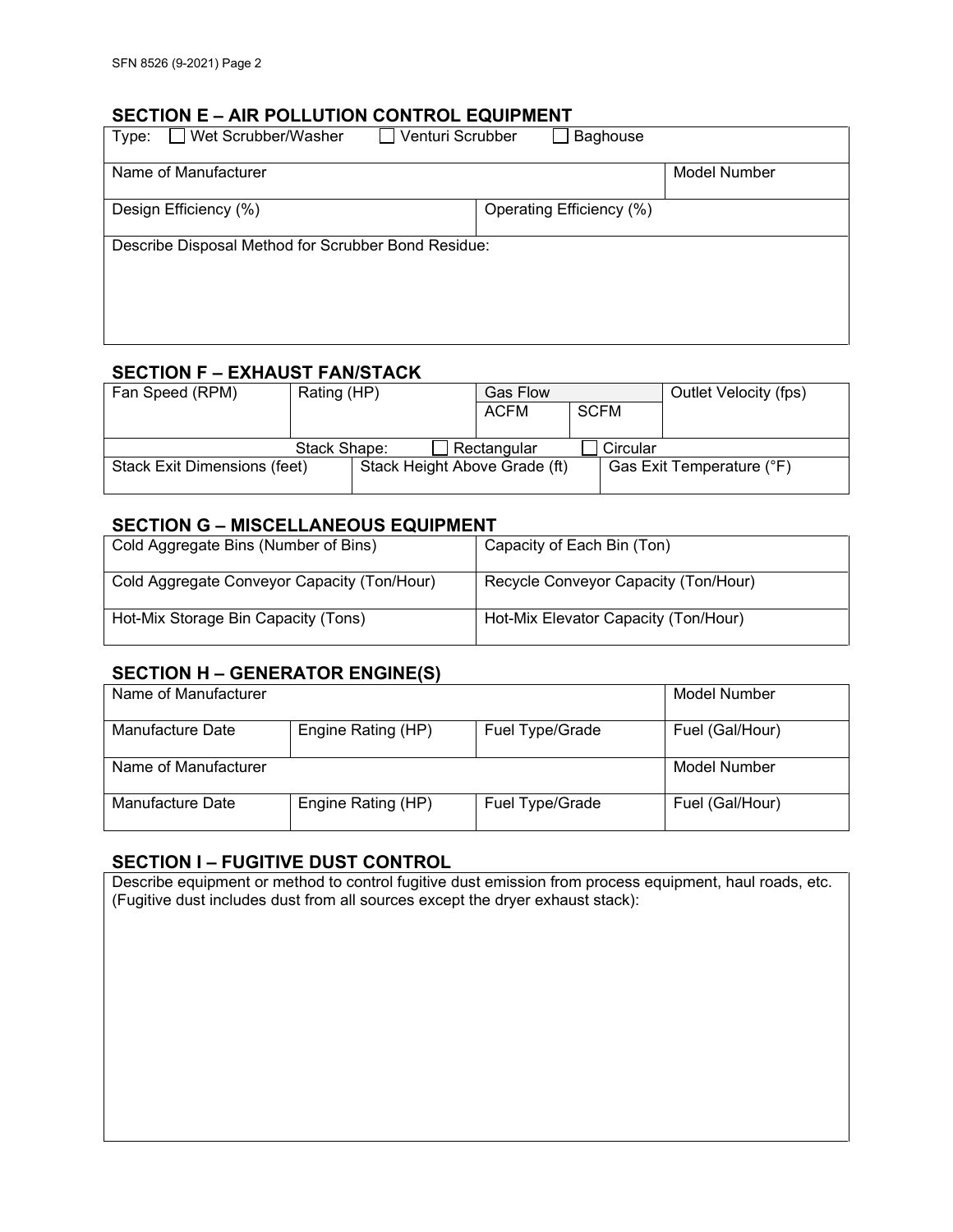# **SECTION J – ADDITIONAL REMARKS OR COMMENTS**

| Signature | Date |
|-----------|------|
|           |      |